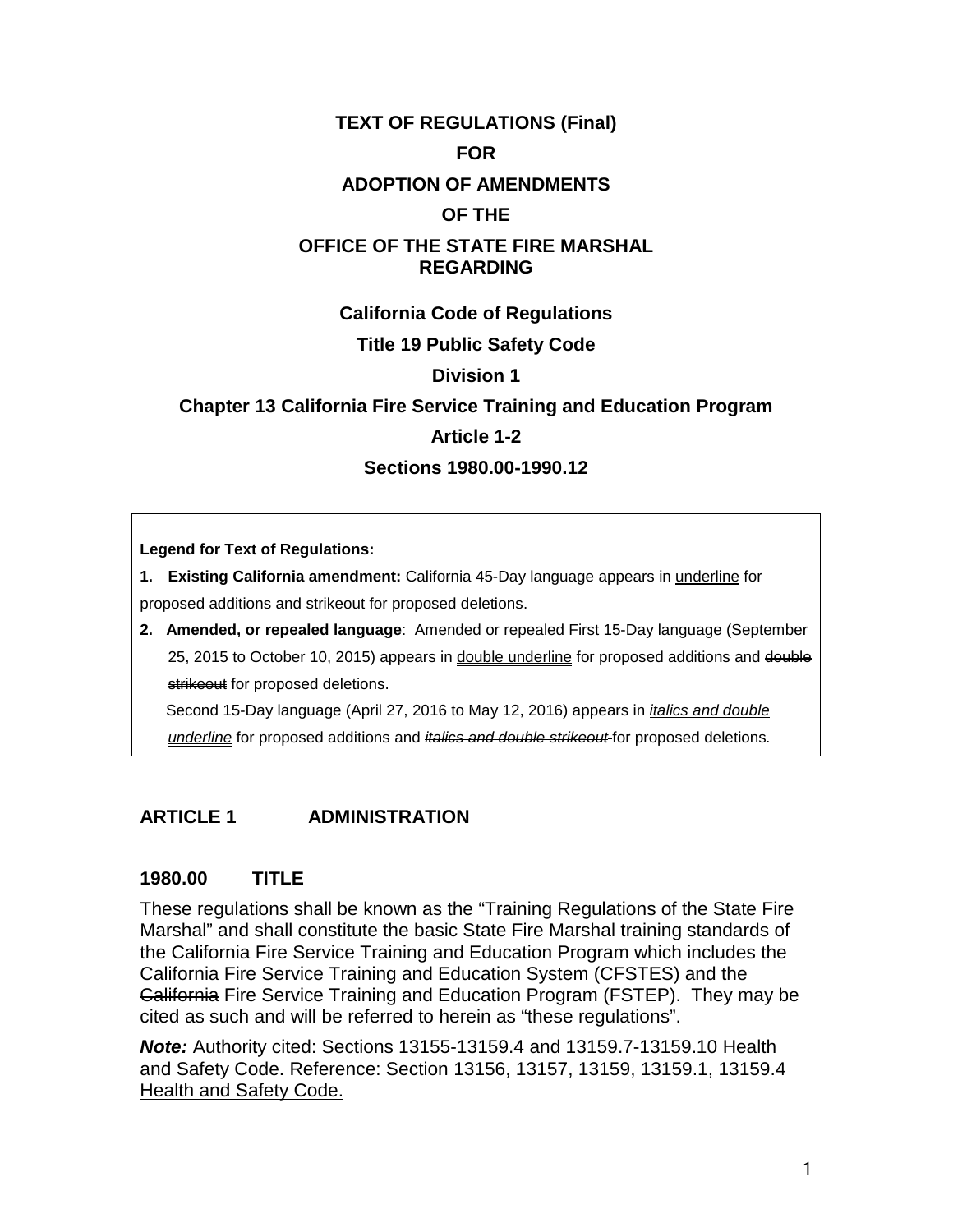## **1980.02 SCOPE**

(a) These regulations shall govern the California Fire Service Training and Education Program established in the Office of the State Fire Marshal (OSFM).

(b) These regulations shall govern the development and maintenance of the California Fire Service Training and Education Program including;

(1) Curriculum development and delivery (in accordance with Sections 13157(b) and 13159.8(b) of the Health and Safety Code),

(2) Instructor requirements (in accordance with Sections 13159(b), and 13159.8(a) of the Health and Safety Code),

(3) Accreditation of regional and local academies and training facilities (in accordance with Sections 13159(d), 13159.8(b) and (f) of the Health and Safety Code),

(4) Establish safety policies and administrative procedures for the management of the training system (in accordance with Sections 13156(a), (b), (e), (f), 13157(a)(c) and 13158 of the Health and Safety Code).

(c) These regulations shall govern the fees established by the California Fire Service Training and Education Program in accordance with Sections 13157(d) and (e) and 13159.8(e) of the Health and Safety Code.

*Note:* Authority cited: Sections 13155-13159.4 and 13159.7-13159.10 Health and Safety Code. Reference: Section 13159.8(a)(b)(c)(d)(e)(f) Health and Safety Code.

# **1980.04 Program Management**

The State Fire Marshal, with policy guidance and advice from the Statewide Training and Education Advisory Committee (STEAC) and/or the State Board of Fire Services (SBFS), is responsible for the management and coordination of the California Fire Service Training and Education Program.

In carrying out these responsibilities of the California Fire Service Training and Education Program, the State Fire Marshal shall maintain control over the quality and consistency of CFSTES and FSTEP instructors, facilities, and curriculum.

*Note:* Authority cited: Section 13142(a), (c), 13157, 13158, 13159, 13159.1, 13159.4, 13159.7, 13159.8 and 13159.9, Health and Safety Code. Reference: Sections 13142(a), (c), 13157, 13158, 13159, 13159.1, 13159.4, 13159.7, 13159.8 and 13159.9 Health and Safety Code.

# **1980.05 Enforcement of Regulations**

The provisions of these regulations shall be enforced upon any agency of the state or any agency of any political subdivision within the state that elects to be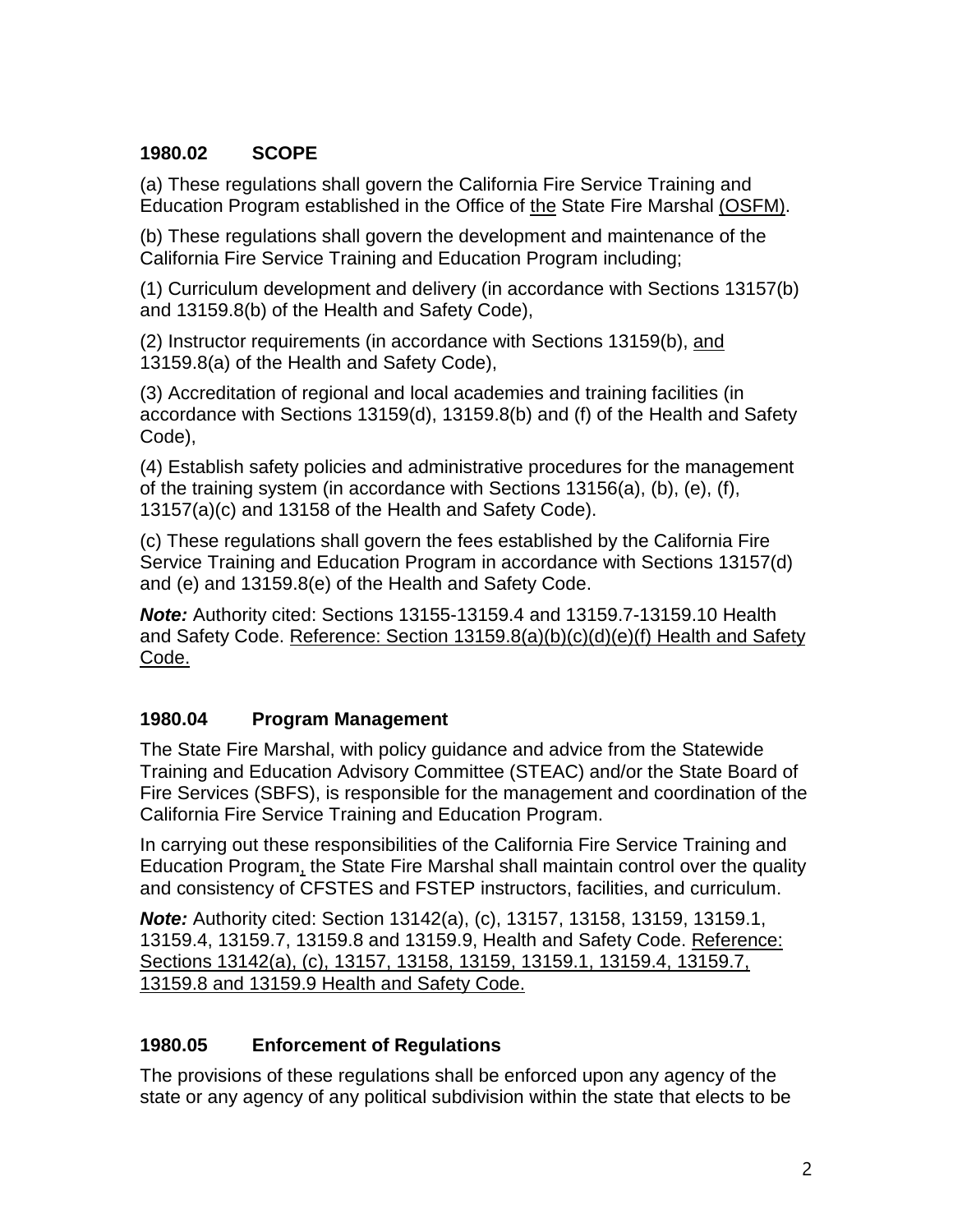subject to the enforcement of these standards by the State Fire Marshal, the Division Chief of State Fire Training, State Fire Training staff and/or representatives within the fire service community authorized by the State Fire Marshal.

*Note:* Authority cited: Section 13157(a), Health and Safety Code. Reference: Section 13157(a) Health and Safety Code.

# **1980.06 Petition for Alternative Application to Methods and Procedures**

The State Fire Marshal designates the Division Chief of State Fire Training as the Administrative Manager of the California Fire Service Training and Education Program in accordance with Section 13158, 13159, 13159.1, 13159.4, 13159.8 of the Health and Safety Code.

(a) The Division Chief of State Fire Training shall review and approve, or deny, written petitions for alternative applications to the methods and procedures incorporated by reference to this regulation in Section 19*89*0.00. (b) The cause and/or reasoning behind a denied petition for an alternative application to methods and procedures will be provided to the petitioner in writing.

*Note:* Authority cited: Section 13157(a) and 13158 Health and Safety Code. *Reference: Sections 12157(a) and 13158 Health and Safety Code.*

# **Article 2 GENERAL PROVISIONS**

## **1990.00 Incorporated References**

Administrative procedures for the California Fire Service Training and Education Program shall consist of the following documents incorporated by reference: "State Fire Training Procedures Manual (May 2008 January 2015)", and the "Course Information and Required Materials Manual (May 20082015)" and the "Curriculum Development Guidelines (January 2008)". Registered instructors and State Fire Marshal staff shall ensure that all applicable instructions in the incorporated referenced documents are followed to become a registered instructor and to instruct State Fire Marshal FSTEP and CFSTES accredited and approved courses.

(a) The following forms, in the format developed by the Office of the State Fire Marshal, which are incorporated by reference, can be found in the adopted "State Fire Training Procedures Manual, Section 11: Forms and ChecklistsAppendix A (May 2008 January 2015)."

(1) Application for Certification Fee Schedule (May 2008 January 2015)

(2) Request for CFSTES Course*s Request for Course Scheduling* (May 2008 January 2015)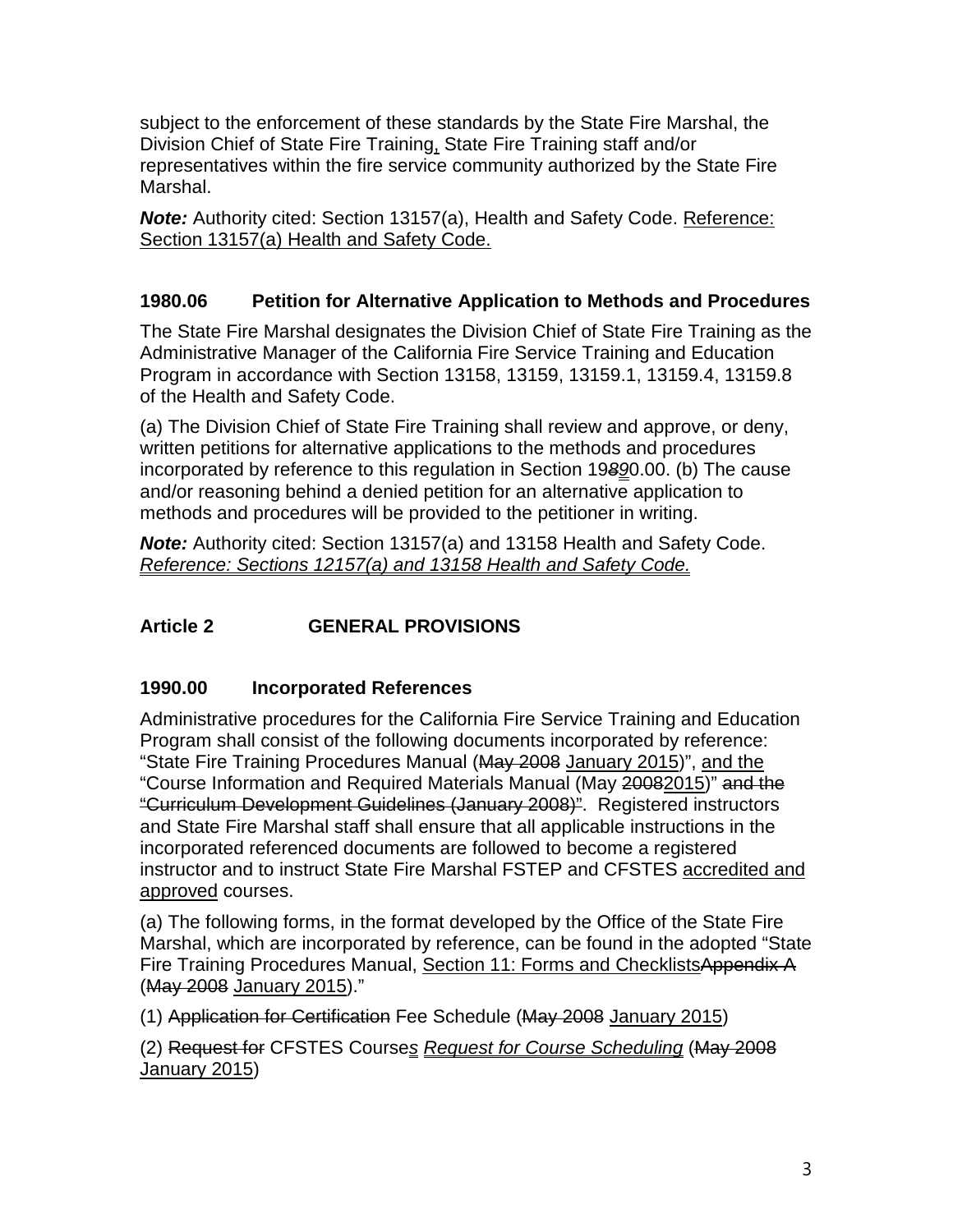(3) Request for EMT Course Scheduling (May 2008) CFSTES*Instructor*-*Returns* Checklist (January 2015)

(4) Request for EMT Re cert via CE Course Scheduling (May 2008)

(*54*) Request for FSTEP - *Request for* Course Scheduling (May 2008 January 2015)

(*65*) Request for LARR Operational Course Scheduling (May 2008) FSTEP *Instructor Returns* Checklist (January 2015)

(*76*) Request for Rescue Systems 1 Course Scheduling (May 2008) Request for Student Records (January 2015)

(*87*) Bookstore Order Form (May 2008) Instructor Code of Ethics/Conduct (January 2015)

(*98*) Instructor *Update Application* (May 2008 January 2015)

*(9) Student Course Evaluation Form (January 2015)*

*Note:* Authority cited: Section 13157 Health and Safety Code. Reference: Section 13157(a) Health and Safety Code.

# **1990.01 Course Development Certification Training Standards**

Development of courses to be accredited by the State Fire Marshal for both CFSTES and FSTEP shall follow all procedures in the "Course Development Guidelines (January 2008)" incorporated by reference in Section 1990.00.

*Levels of certification established by tT*he Office of the State Fire Marshal shall *be establish levels of certification* based on the development of Certification Training Standard*s (CTS)* guides for fire service professional qualifications *based on National Standards and developed for specific job functions within a professional certification track as listed on the SFM website. The CTS Guides are incorporated by reference as amended by the OSFM and list the requisite knowledge, skills and job performance requirements a person is expected to complete for certification in a specific function. The following Certification Training Standards are incorporated by reference as a baseline for performance in each career classification:*

- *1. Fire Fighter I (October 2013)*
- *2. Fire Fighter II (January 2014)*
- *3. Fire Inspector I (October 2010)*
- *4. Fire Inspector II (October 2010)*
- *5. Plan Examiner (May 2015)*
- *6. Community Risk Educator (November 2014)*
- *7. Community Risk Officer (November 2014)*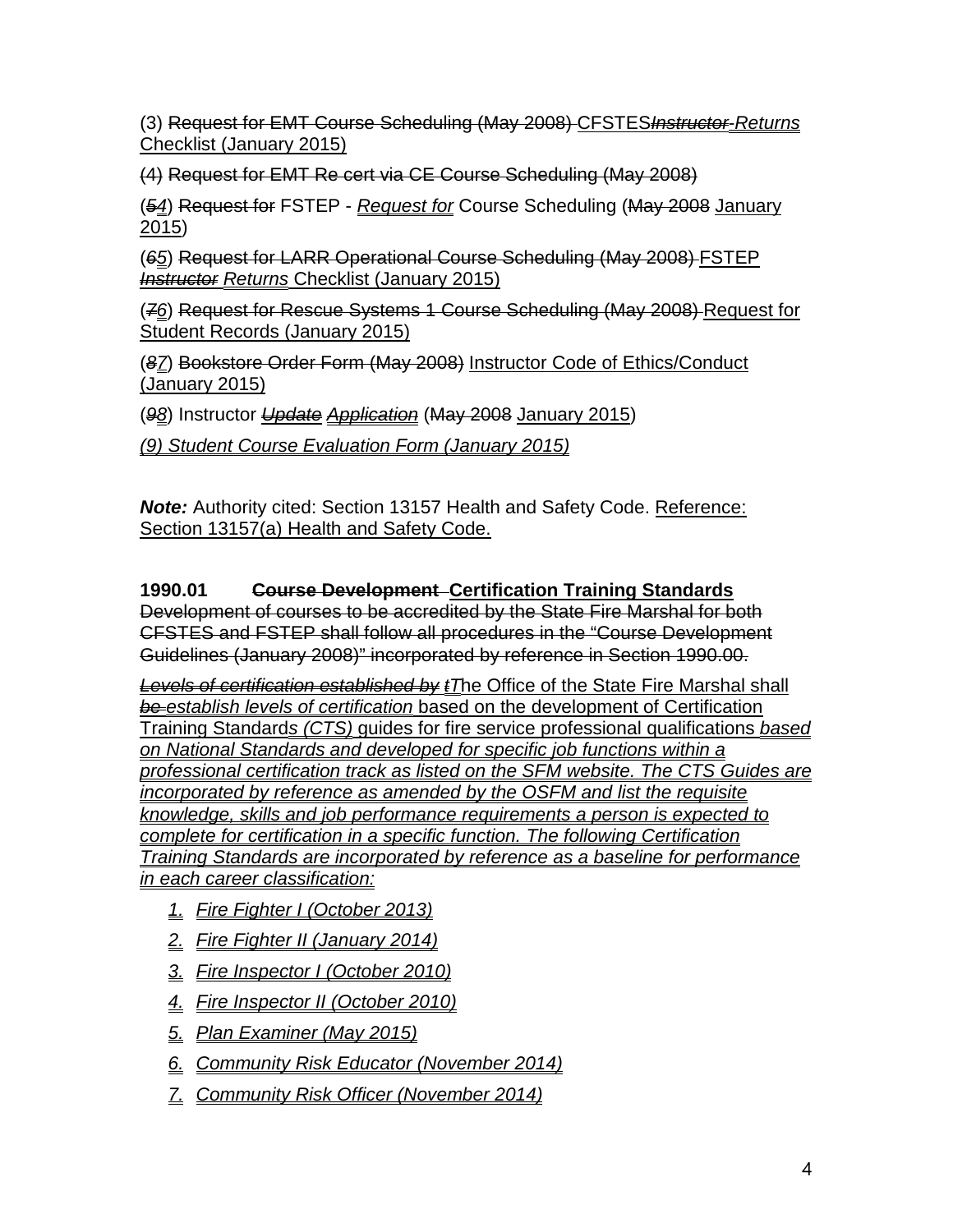*8. Community Risk Specialist (November 2014)* 

*9. Fire Apparatus Driver/Operator Aerial Apparatus (August 2015)*

*10.Fire Apparatus Driver/Operator Pumping Apparatus (August 2015)*

*11.Fire Apparatus Driver/Operator Tillered Apparatus (August 2015)*

*12.Fire Apparatus Driver/Operator Water Tender (August 2015)*

*13.Fire Apparatus Driver/Operator Wildland Fire Apparatus (August 2015)*

*14.Instructor I (May 2014)*

*15.Instructor II (May 2014)*

*16.Instructor III (November 2014)*

*17.Executive Chief Fire Officer (November 2014)*

*18.Company Officer (May 2014)*

*Note:* Authority cited: Section 13159 (d) and 13159.8(b), Health and Safety Code. Reference: Sections 13159 (d) and 13159.8(b), Health and Safety Code.

## **1990.02 Accredited and Approved Course Curriculum and Course Certificate**

Registered instructors shall not delete any material from an accredited or approved curriculum, as referenced in the "Course Information and Required Materials Manual (May 20082015)," unless approved in writing by the Division Chief of State Fire Training per Section 1980.06, CCR.

(a) This section shall not prohibit registered instructors from adding additional material which exceeds the minimum requirements established for the course curriculum, with the condition that additions do not conflict with the established State standards and recognized procedures pursuant to this regulation.

(b) An accredited course is a adopted by class that meets the State Fire Marshal (SFM) minimum course construction and includes some form of cognitive examination or evaluation to determine student competency *in accordance with Section 1990.03.*

(1) A student successfully completing an accredited course will shall receive a course completion certificate that can lead to position certification in a specialized career track within the California Fire Service Training and Education System (CFSTES).

(c) A*n Fire Service Training and Education Program (*FSTEP*)* approved course is a class approved by the State Fire Marshal. and shall meet minimum course construction and follow procedures in the "Course Development Guidelines (January 2008)" incorporated by reference in Section 1990.00.

(1) Approved FSTEP courses shall may include some form of cognitive or skills evaluation of student competency.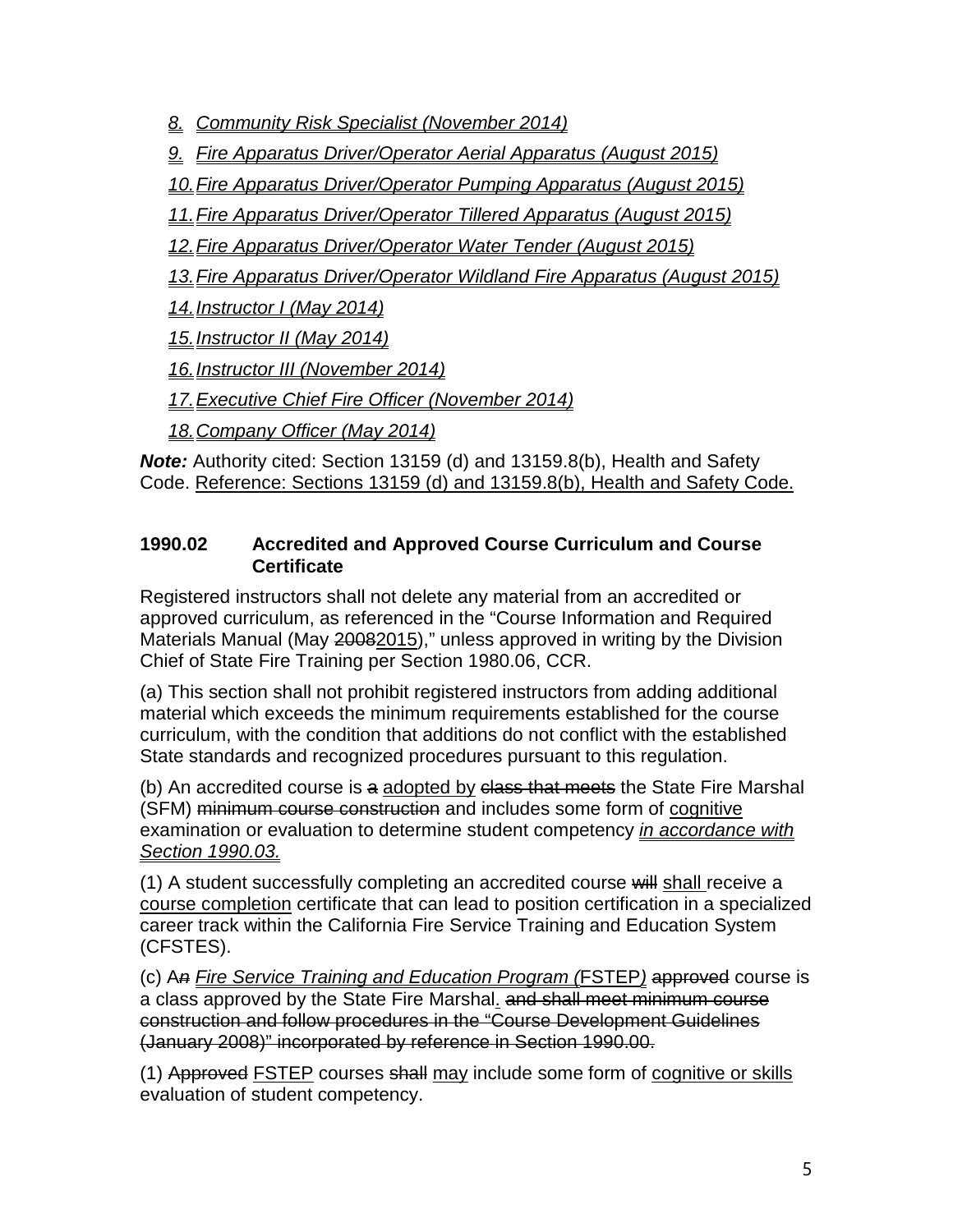(2) A student successfully completing a*n (FSTEP)* approved course will receive a course completion certificate. All approved courses are classified as the Fire Service Training and Education Program (FSTEP) which does not lead to certification.

*Note:* Authority cited: Section 13157(b), 13159.1(a), 13159.8(b) Health and Safety Code. Reference: Sections 13157(b), 13159.1(a), 13159.8 Health and Safety Code.

#### **1990.03 Summative Testing Accredited Course Certifying Examinations**

(a) When required by the Office of the State Fire Marshal, *pursuant to section 1990.02(b)*, an instructor shall develop and administer an end of course summative test.

Certified written exams for accredited courses listed in the Course Information and Required Materials Manual shall only be developed and revised under the supervision of State Fire Training.

(b) The instructor shall maintain a copy of their summative test for a minimum of four (4) years.

Certified written exams shall only be administered, corrected, and scored by a primary instructor or representative of the Accredited Local Academy or Accredited Regional Training Program.

(c) A copy of the summative test shall be provided to State Fire Training staff upon request. No registered instructor or staff working with a registered instructor is permitted to reveal to any student the answers to any certified exam, including any previous editions to the exam.

(d) Registered instructors shall use the most current revision of the certified written exam available from the State Fire Marshal.

 $(d)(e)$  Any student who fails to pass a certification exam summative test after two attempts shall be required to retake the entire course. in which they seek certification.

 $(e)(f)$  Any student found cheating during the administration of a certified exam summative test shall not be permitted to complete the test exam and will receive a zero (0) score for the exam and shall be required to retake the entire class.

(g) Students are not permitted to retain or copy any certified exam (including previous editions). Primary instructors must ensure that all certified exams distributed during the administration of the exam are returned and accounted for.

(h) Breaches of test security by a registered instructor, institution or agency proctoring the exam shall result in a restitution fee to recover cost to have the exam rewritten.

*Note:* Authority cited: Section 13159.8(c), (d) and (e) Health and Safety Code.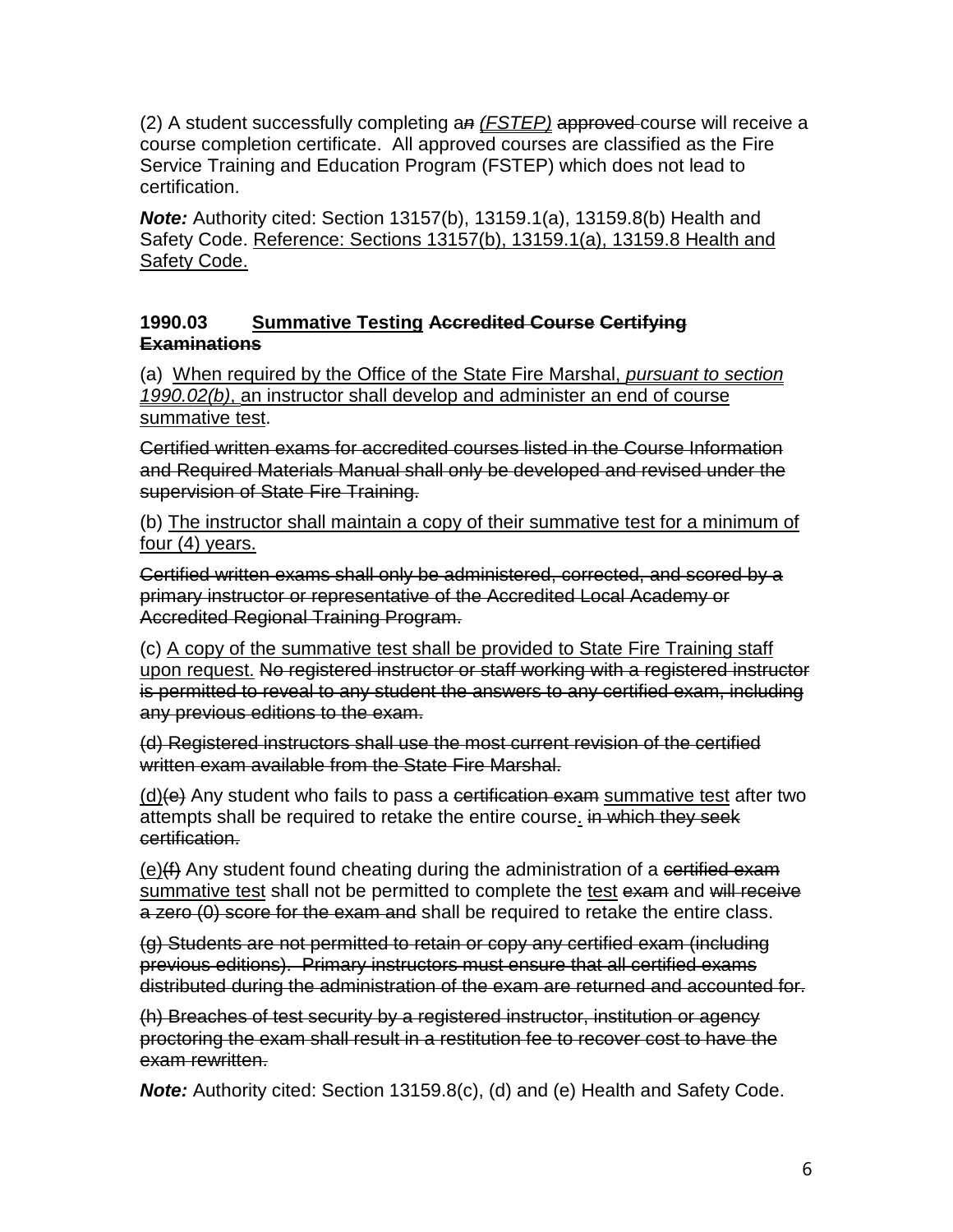Reference: Section 13159.8(c), (d) and (e) Health and Safety Code.

# **1990.04 Registered Instructors**

All instructors under the California Fire Service Training and Education Program, with the exception of Firefighter I and Firefighter II instructors, shall be registered with the State Fire Training Division following the procedures for each course specialty as outlined in the "State Fire Training Procedures Manual" per section 1990.00, CCR.

(a) Registered Instructors shall meet specific coursework, instructor requirements, teaching experience, rank, and occupational experience. A registered instructor can be approved to teach either or both California Fire Service Training and Education System (CFSTES) and Fire Service Training and Education Program (FSTEP) courses.

(1) Senior Instructors shall meet minimum qualifications for accredited and/or approved Rescue related courses per "State Fire Training Procedures Manual," Section 1990.00 CCR.

(2) Primary Instructors haves the lead responsibility for the delivery of an OSFM CFSTES or FSTEP course per "State Fire Training Procedures Manual," Section 1990.00 CCR.

(3) Adjunct Instructors shall meet minimum instructor criteria and work under the supervision of a primary instructor for the delivery of an OSFM accredited and approved courses per "State Fire Training Procedures Manual," Section 1990.00 2500.00 CCR.

(4) Skills Evaluator shall meet minimum instructor criteria to evaluate student skill demonstrations or exams per "State Fire Training Procedures Manual," Section 1990.00 CCR.

(b) Registered Instructors shall notify the State Fire Training Division *via email* of any status change in regard to name, address, telephone number and e-mail address. Notification shall be made in a form and/or manner as prescribed by the Division Chief of State Fire Training.

(1) Failure to notify the State Fire Training Division as set forth in Section, 1990.04(b) shall result in the Registered Instructor being placed on the inactive list.

(2) Registered Instructors on the inactive list shall be reinstated to the active list if they comply with Section,1990.04(b).

*Note:* Authority cited: Section 13159(d) Health and Safety Code. Reference: Section 13159(d) Health and Safety Code.

# **1990.05 Accredited Facilities**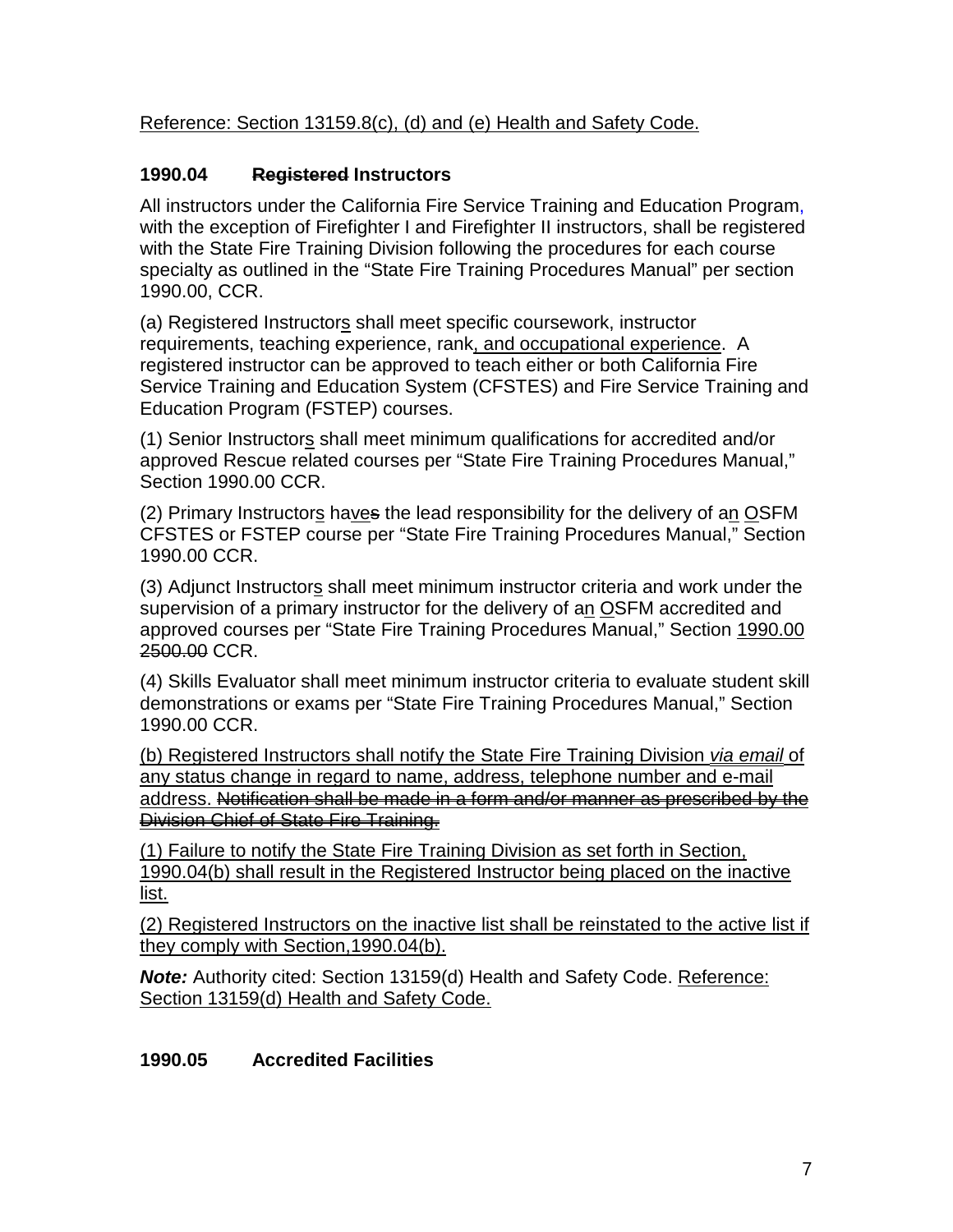The Office of the State Fire Marshal, with a recommendation from the State Board of Fire Services (SBFS) and/or the Statewide Training and Education Advisory Committee (STEAC) may designate community colleges as an Accredited Regional Training Program (ARTP) and local fire departments as an Accredited Local Academy (ALA) per the accreditation procedures specified in the "State Fire Training Procedures Manual" Section 1990.00, CCR.

(a) An **"**Accredited Regional Training Program (ARTP)" is a community college in partnership with local fire departments, which has been accredited by the OSFM to deliver OSFM accredited and approved courses as described in the "State Fire Training Procedures Manual" per Section 1990.00 CCR.

(b) An "Accredited Local Academy (ALA)" is a single fire agency actively providing federal, tribal, state, municipal, county, or fire district fire protection services (serving a specific authority having jurisdiction), which has been approved by the OSFM to deliver OSFM accredited and approved courses as described in the "State Fire Training Procedures Manual" per Section 1990.00 CCR.

(c) An "Accredited Rescue Training Site (ARTS)" is a training facility that meets the site, training prop, tools and equipment requirements for Rescue Systems 1, Rescue Systems 2 and/or Confined Space Rescue requirements as described in the "State Fire Training Procedures Manual" per Section 1990.00 CCR.

(d) These facilities shall be cited as "accredited facilities" in these regulations

*Note:* Authority cited: Section 13142.4, 13157(a), 13159 (b), (d) and (f) Health and Safety Code. Reference: Section 13142.4, 13157(a), 13159 (b), (d) and (f) Health and Safety Code.

# **1990.06 Safety Policy**

All registered instructors who are conducting *a*or participating in any State Fire Marshal accredited or approved course shall have include, when where appropriate, a safety plan as part of the instructional process. The plan shall ould address, but is not limited to, the following elements: safe operating procedures, location of exits, emergency notification phone numbers for staff and students, location of first aid equipment, and the locations of appropriate medical facilities. This safety plan shall be communicated to the students at the beginning of the class.

*Note:* Authority cited: Section 13156(f) and 13159(d) Health and Safety Code. Reference: Section 13156(f) and 13159(d) Health and Safety Code.

# **1990.07 Accountability**

It is the responsibility of registered instructors and accredited facilities to maintain the procedural standards and ethical conduct by which they were granted registration or accreditation. The OSFM Division Chief of State Fire Training will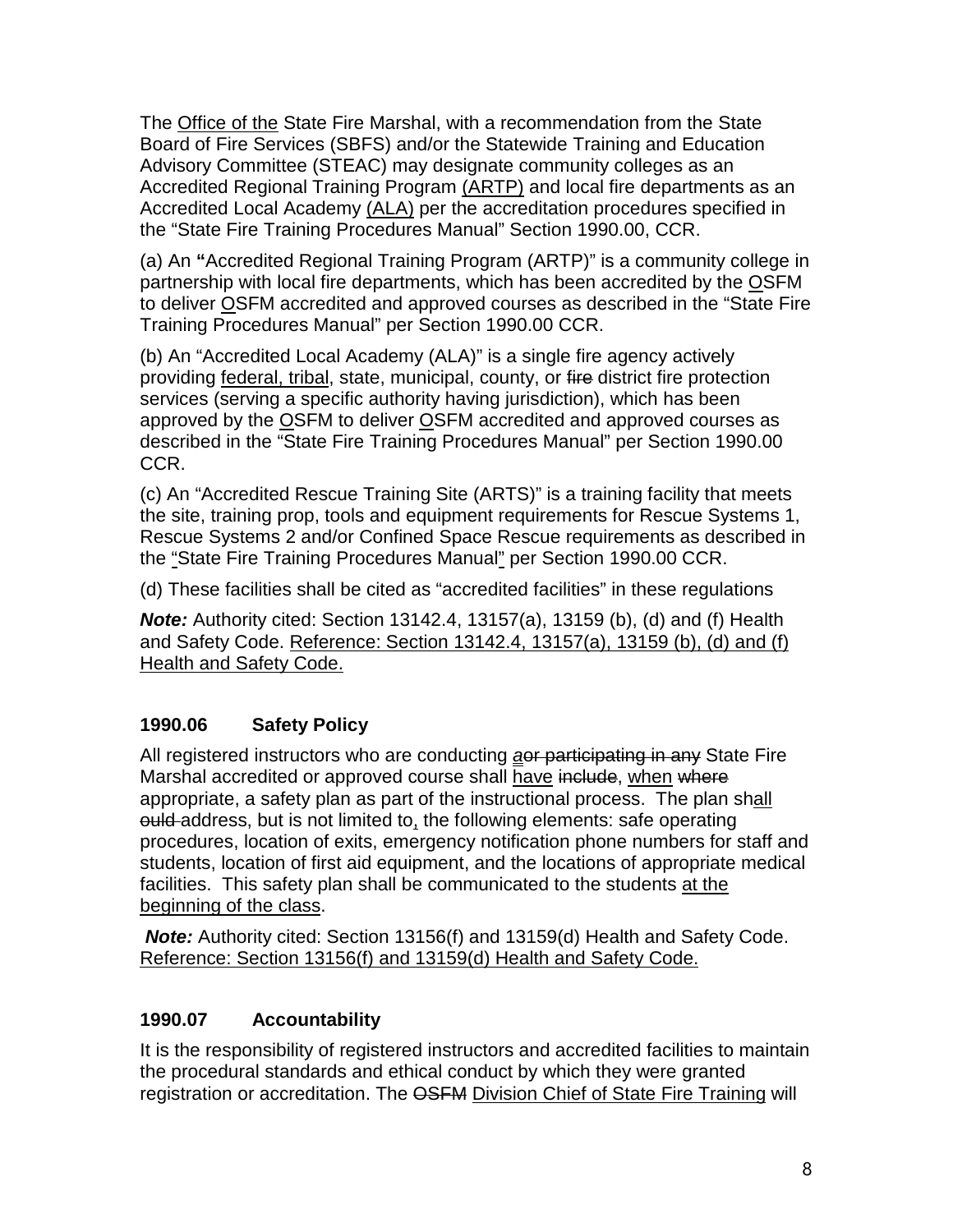reevaluate the registration status of an instructor, or accreditation status of a facility, in the event that compliance with these standards comes into question.

(a) Written Negative Ccomments by students, instructors, fire technology directors or fire officers, regarding instructors, accredited facilities or academies will be reviewed and investigated by the OSFM when the negative comment is in writing and directed to the Division Chief of State Fire Training, Assistant State Fire Marshal or State Fire Marshal.

*Note:* Authority cited: Section 13157(a), 13159(b), (d) and 13159.8(a), Health and Safety Code. Reference: Section 13157(a), 13159(b), (d) and 13159.8(a), Health and Safety Code.

## **1990.08 Suspension or Revocation**

Corrective action shall be taken to ensure compliance with the procedures and ethical conduct of the OSFM and to call to the instructor's or accredited facility's attention any problems that have been reported.

(a) A written negative comment shall be investigated and corrected, if necessary, by the Division Chief of State Fire Training.

(b) Written negative comments will serve as documentation in the instructor's or accredited facility's file as an infraction or breach in procedures or ethical conduct in accordance with Section 1990.00 CCR. Written negative comments shall form the basis for the OSFM to conduct an investigation on the validity and seriousness of the comment.

(c) An investigation that uncovers breaches of procedures or an ethical violation may lead to a notice of suspension or revocation of instructor registration or facility accreditation.

(d) Suspension of instructor registration or facility accreditation shall be based on documented evidence of breaches in procedures or ethical conduct. The instructor or accredited facility's shall receive a written notice of the proposed suspension that will include the specific details of the infractions and 60 days, to respond in writing, before the suspension takes effect. The written notice shall contain information on the appeal process to the suspension.

(1) State Fire Training or one of its authorized representatives has the authority to suspend a class or instructor if a violation or threat to public safety has occurred. Such an action shall be documented by the State Fire Training representative and the instructor will shall be required to cease all instructional activities immediately.

(e) Revocation of instructor registration or facility accreditation shall be based on documented evidence of breaches in procedures or ethical conduct in accordance with Section 1990.00 CCR. This action may be heard administratively. The instructor or accredited facility will receive written notification that shall include specific details of breaches in procedures or ethical conduct and the penalty proposed from the Division Chief of State Fire Training.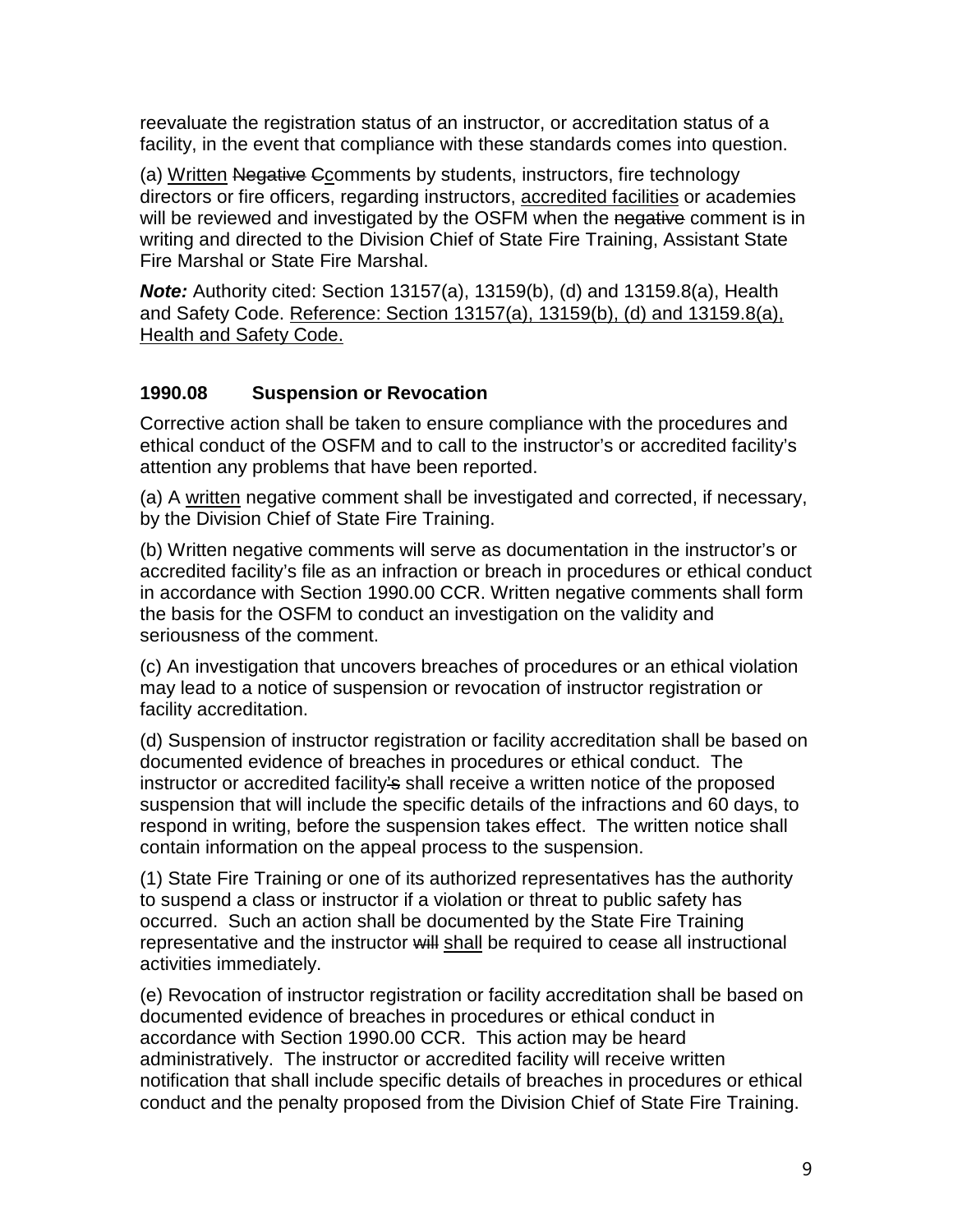(1) The written notice of revocation to an instructor or accredited facility shall include the specific details of the infractions, and revocation shall be effective immediately, upon receipt of the notice. The written notice shall contain information on how to appeal the revocation.

*Note:* Authority cited: Section 13157 Health and Safety Code. Reference: Section 13157(a) Health and Safety Code.

# **1990.11 Instructor Orientation and Classroom Ethics**

All registered instructors shall complete State Fire Trainings "Regional Instructors Orientation," and "Ethical Leadership in the Classroom" and any OSFM required instructor update training programs before a CFSTES or FSTEP course request will be approved by State Fire Training.

*(a) Training curriculum that is significantly updated by the OSFM may require an update class to bring current instructors up to date on changes to the training program. Current instructors will be notified of any classes that require their attendance in an update class. Failure to attend an update class may result in being removed as an approved instructor for that class.* 

*Note:* Authority cited: Section 13159(d) and 13159.8(a) Health and Safety Code. Reference: Section 13159(d) and 13159.8(a) Health and Safety Code.

## **1990.12 State Fire Training Fees**

State Fire Training shall establish and collect fees necessary to support the California Fire Service Training and Education Program. The following fees have been approved and adopted by the California Office of the State Fire Marshal as recommended by the Statewide Training and Education Advisory Committee:

| <b>Regional Instructor Orientation</b> | \$150.00 |
|----------------------------------------|----------|
| <b>CFSTES</b>                          | \$80.00  |
| <b>FSTEP</b>                           | \$20.00  |
| <b>EMT</b>                             | \$25.00  |

#### (a) Course Registration Fees

#### (b) Certification Fees

| <b>Chief Officer</b>               | \$90.00          |
|------------------------------------|------------------|
| <b>EMT-I Initial Certification</b> | <del>25.00</del> |
| <b>EMT-I Recertification</b>       |                  |
| Fire Apparatus Driver/Operator I   | 65.00            |
| <b>Fire Chief</b>                  |                  |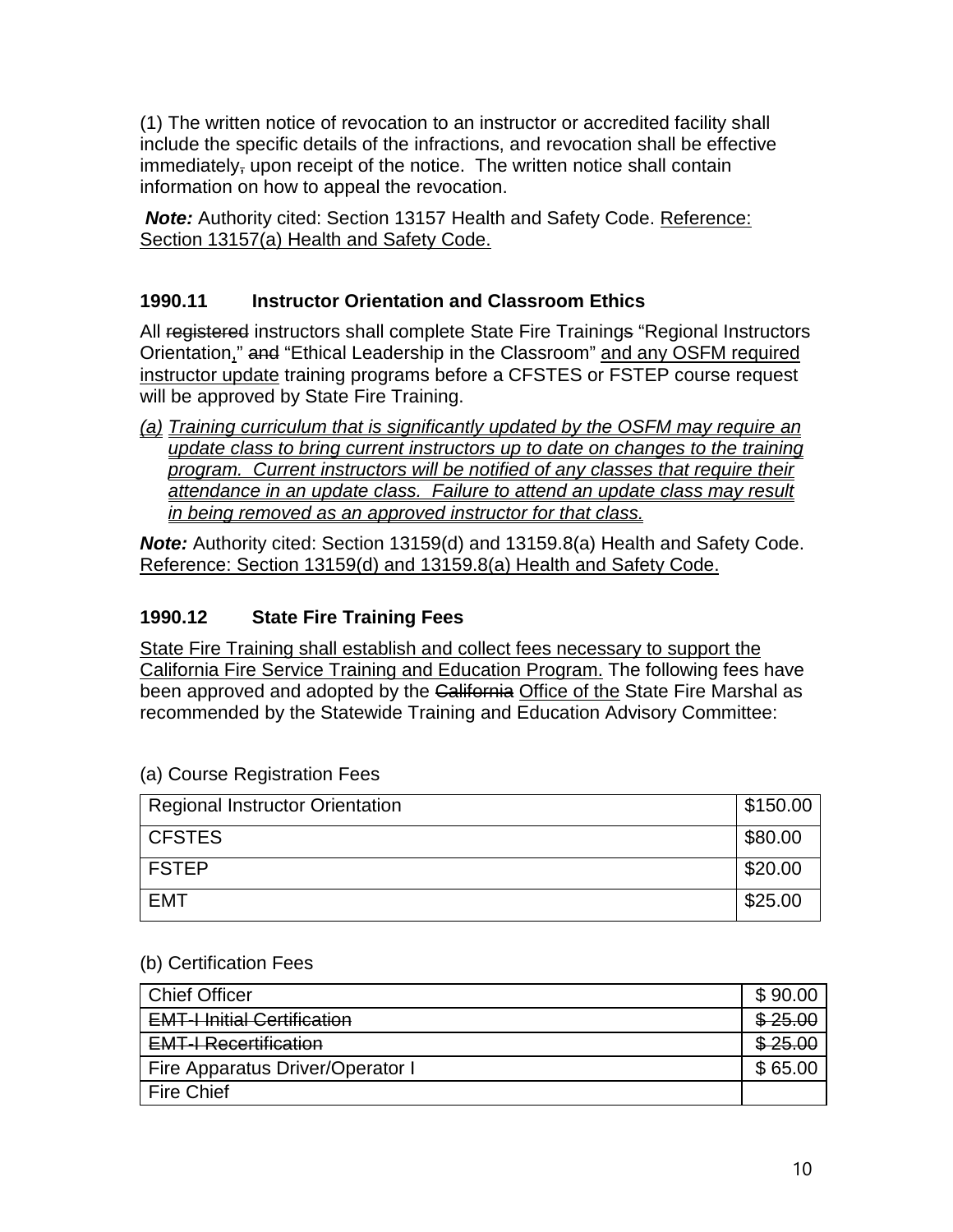| Application<br>$\blacksquare$          | \$250.00 |
|----------------------------------------|----------|
| <b>Application Submittal</b>           | \$200.00 |
| <b>Application PACE IV Review</b><br>٠ | \$250.00 |
| Fire Fighter I                         | \$40.00  |
| Fire Fighter II                        | \$40.00  |
| Fire Inspector I                       | \$65.00  |
| Fire Inspector II                      | \$65.00  |
| Fire Instructor I                      | \$65.00  |
| Fire Instructor II                     | \$65.00  |
| <b>Fire Instructor III</b>             | \$65.00  |
| Fire Investigator I                    | \$65.00  |
| Fire Investigator II                   | \$65.00  |
| <b>Fire Marshal</b>                    | \$65.00  |
| <b>Fire Mechanic I</b>                 | \$65.00  |
| Fire Mechanic II                       | \$65.00  |
| Fire Mechanic III (Master Mechanic)    | \$65.00  |
| <b>Fire Mechanic Recertification</b>   | \$60.00  |
| <b>Fire Officer</b>                    | \$65.00  |
| <b>Fire Prevention Officer</b>         | \$65.00  |
| <b>Fire Protection Specialist</b>      | \$65.00  |
| <b>Hazardous Materials Technician</b>  | \$65.00  |
| <b>Hazardous Materials Specialist</b>  | \$65.00  |
| <b>Plans Examiner</b>                  | \$65.00  |
| <b>Public Education Officer I</b>      | \$65.00  |
| <b>Training Instructor</b>             | \$65.00  |
| Volunteer Fire Fighter                 | \$25.00  |
| <b>Duplicate Certificate</b>           | \$35.00  |

## *(c) Retake Exam Fees*

| $\cap$                                              | æ                     |
|-----------------------------------------------------|-----------------------|
| $\bigcap$                                           | <del>vo.oo</del>      |
| <del>oroneo oourse</del>                            | w                     |
| $\bigcap$ ire $\bigcap$<br><del>Livi i vouloc</del> | m<br><del></del><br>w |

# (*dc*) Duplicate Course Certificate Fees

| <b>CFSTES</b> | ௱<br>35.<br>.OC<br>D          |
|---------------|-------------------------------|
| EMT-I         | ൈ<br>つに<br><del>ত ∠ত.তত</del> |
| <b>FSTEP</b>  | നറ<br>ט∠ס                     |

# (*ed*) Course Equivalency Fee

| Course Equivalency Certificate | \$60.00 |
|--------------------------------|---------|
|                                |         |